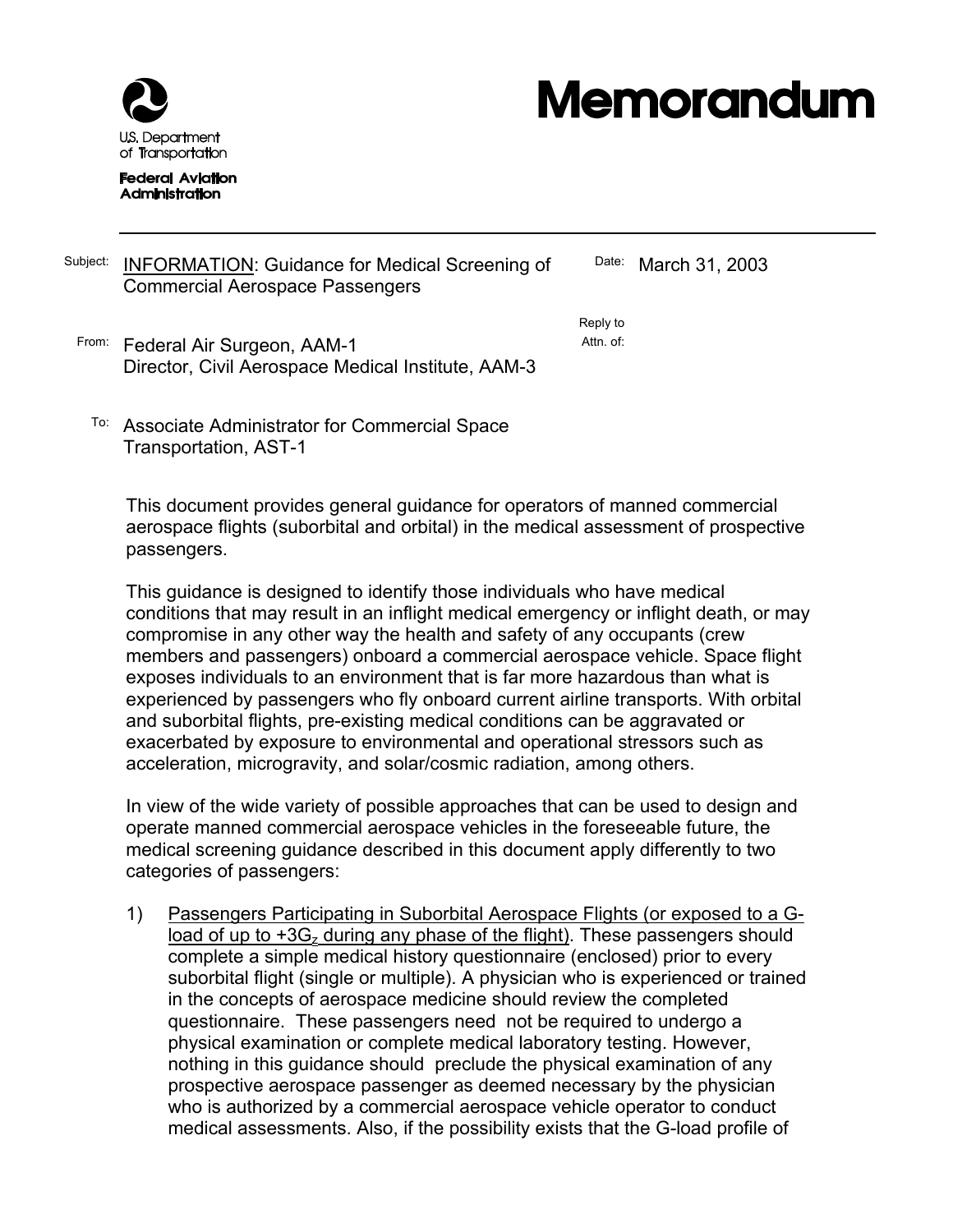any suborbital flight could exceed  $+3G_z$ , the passenger should be evaluated according to the recommendations for passengers participating in orbital aerospace flights.

2) Passengers Participating in Orbital Aerospace Flights (or exposed to a G-load exceeding +3Gz during any phase of the flight). These passengers should complete a more comprehensive medical history questionnaire and undergo a physical examination with laboratory testing. This recommendation applies to passengers involved in orbital flights of any duration (short or long) or in suborbital flights with high G-load profiles. The medical history, physical examination, and medical tests should be valid for a period of one (1) year. However, one to two weeks prior to each flight it is recommended that passengers should have their medical history updated and undergo an abbreviated physical examination to ensure that no significant medical changes have occurred since the completion of the initial medical screening examination.

This medical screening guidance is based on the assumption of an inflight cabin environment with a barometric pressure not exceeding 8,000 ft (10.91 psi), where passengers are not required to wear a pressurized suit. In addition, passengers are expected to be able to perform an emergency evacuation without assistance, and not compromise the safety of other occupants (crew members and passengers).

For passengers who fly onboard an aerospace vehicle that accelerates faster than  $+3G<sub>z</sub>$ , assumptions are made that such a vehicle will not exceed a maximum acceleration load (G-load) of  $+4G<sub>z</sub>$  (gradual onset) during any phase of the flight and passengers will not be required to use an anti-G suit. In general, the acceleration envelope recommended for the aerospace vehicle should not exceed +4G<sub>z</sub> (-2G<sub>z</sub>),  $\pm$ 4G<sub>x</sub> and  $\pm$ 1G<sub>y</sub> The main risks for problems with acceleration in aerospace flight are associated with the neurological, cardiovascular, and musculoskeletal systems. To avoid the potential for compromising neurological function, acceleration forces are preferably applied in the front-to-back  $(+G_x)$ direction (eyeballs in). An individual is very tolerant to  $+G_x$  acceleration, and with the heart and brain located at approximately the same level within the acceleration field there is little risk for acceleration (G)-induced loss of consciousness (G-LOC). Acceleration stress is known to be dysrhythmogenic (changes in cardiac rate, rhythm, and conduction). Higher and longer exposures to acceleration increase the frequency of dysrhythmias. As long as the head, neck and spine are stabilized before the acceleration exposure and remain so until the exposure is completed, the potential for musculoskeletal injury is markedly reduced. An individual's tolerance to head-to-foot (eyeballs down) acceleration  $(+G<sub>z</sub>)$  is dependent on the individual's anatomic and physiologic characteristics and the nature of the acceleration profile. The maximum  $+G<sub>z</sub>$  level, exposure duration and the rate of onset of the  $+G<sub>z</sub>$  are important determinants of the risk of neurologic compromise, cardiac rhythm disturbances and musculoskeletal (especially neck) injury. Onset-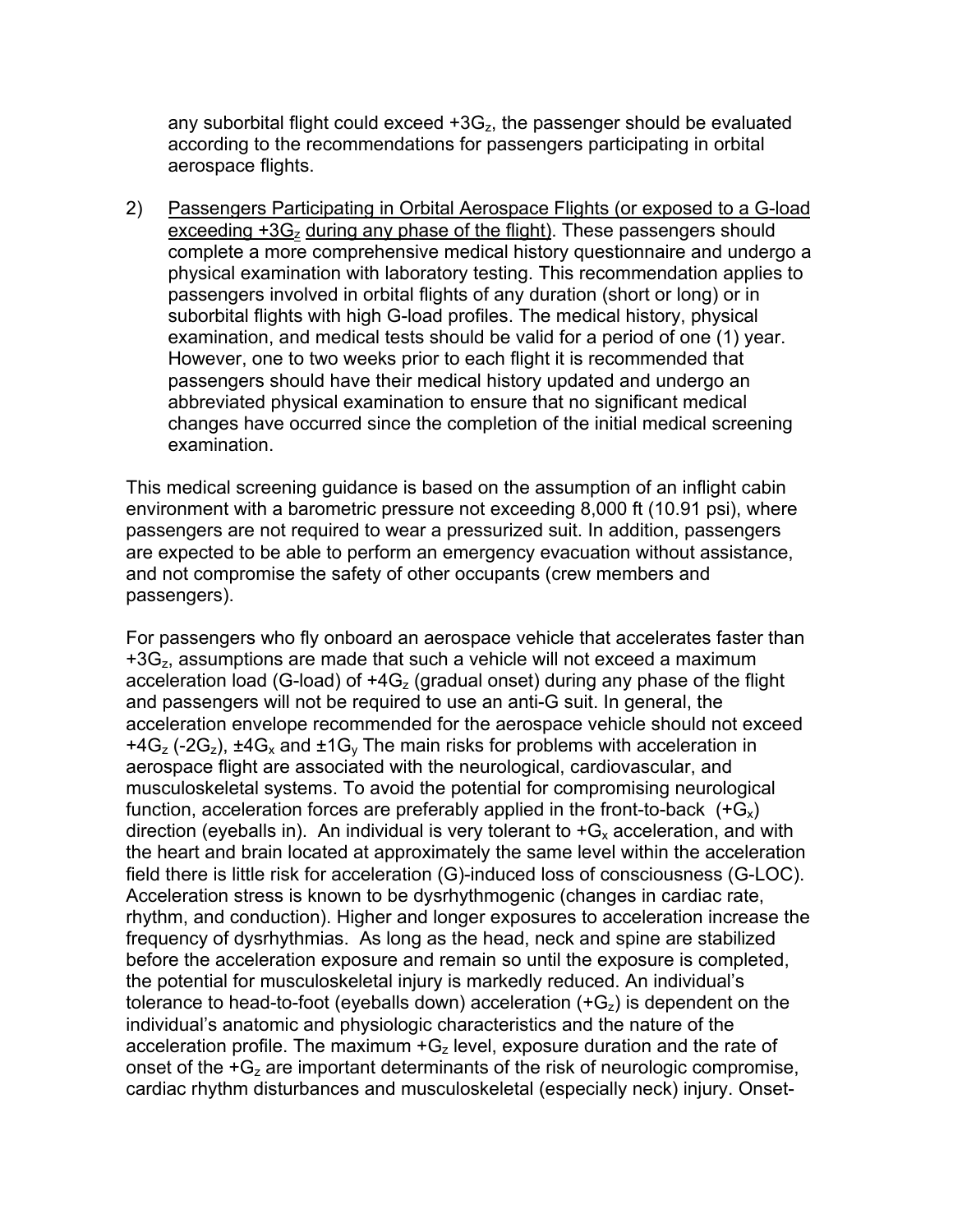rates greater than 0.1G/second are considered rapid since they exceed the ability of the cardiovascular system to fully respond to preserve adequate central nervous system blood flow. Rapid-onset rates of 1.0G/second and greater can result in G-LOC without visual warning symptoms. Conservative relaxed, unprotected tolerance of completely healthy humans to  $+G<sub>z</sub>$  acceleration is considered approximately  $+3G<sub>z</sub>$  (normal range 3.1 to 4.0) for rapid-onset profiles and increases to approximately  $+3.5G<sub>z</sub>$  (normal range 3.7 to 5.6) with gradual-onset profiles. Individuals with compromised cardiovascular anatomy or function may have reduced tolerances. Care should be exercised with rapid-onset profiles to  $+3G<sub>z</sub>$  or more, sustained for 5 seconds or longer.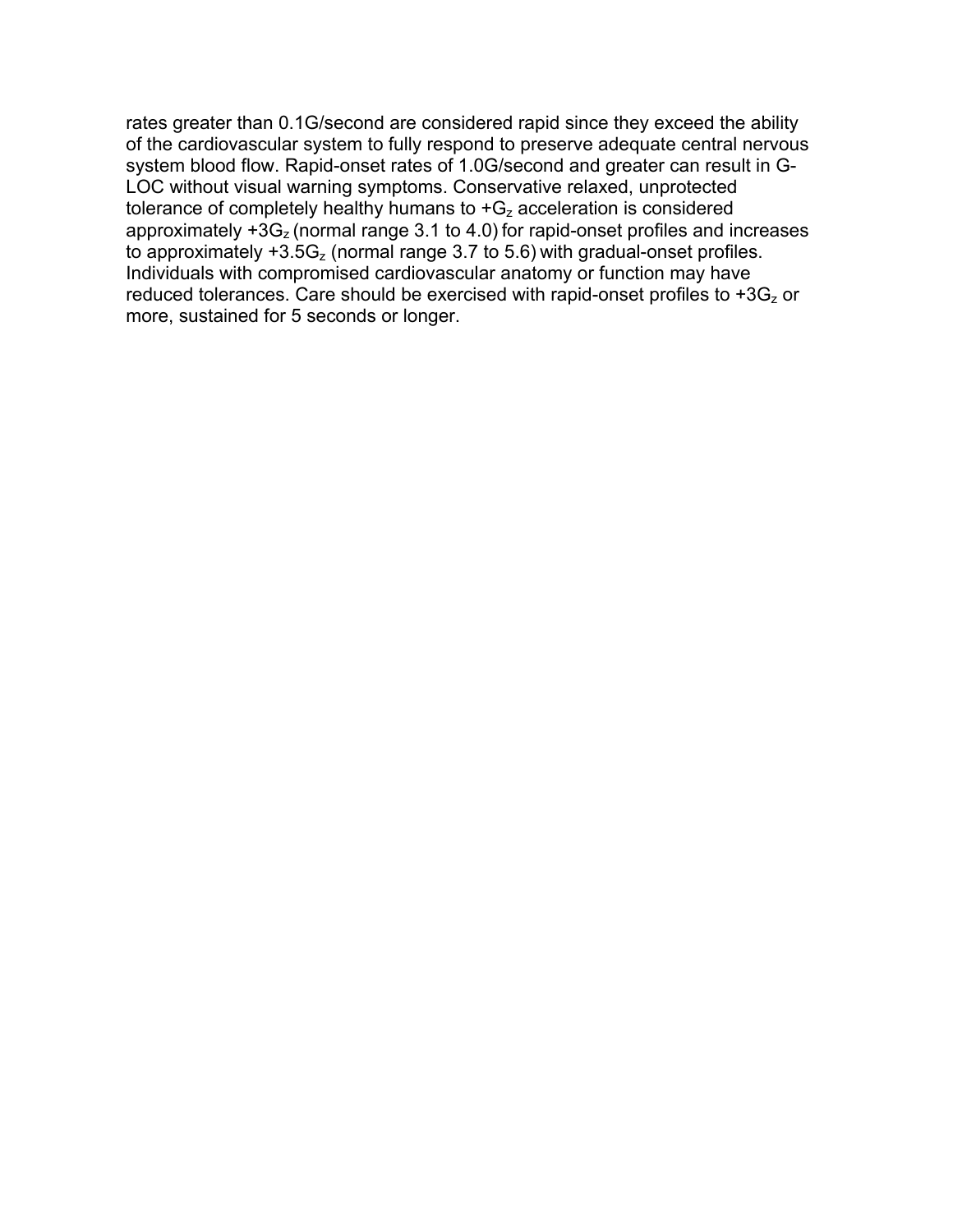# **MEDICAL HISTORY ASSESSMENTS of PASSENGERS in SUBORBITAL AEROSPACE FLIGHTS**

These prospective aerospace passengers should complete a questionnaire about their medical history of any of the following conditions:

- Otitis, sinusitis, bronchitis, asthma, or other respiratory disorders
- Dizziness or vertigo
- Fainting spells, or any other loss of consciousness
- Seizures
- Tuberculosis
- Surgery and other hospital admissions
- Visits to physicians in the last 3 years
- Recent significant trauma
- History of decompression syndrome (DCS)
- Anemia or other blood disorders
- Heart or circulatory disorders, including implanted pacemaker or defibrillator
- Mental disorders
- Claustrophobia
- Attempted suicide
- Use of medications
- Alcohol or drug dependence or abuse
- Date of last menstrual period, current pregnancy, recent post-partum (less than 6 weeks), or recent spontaneous or voluntary termination of pregnancy
- Diabetes
- Cancer
- Rejection for life or health insurance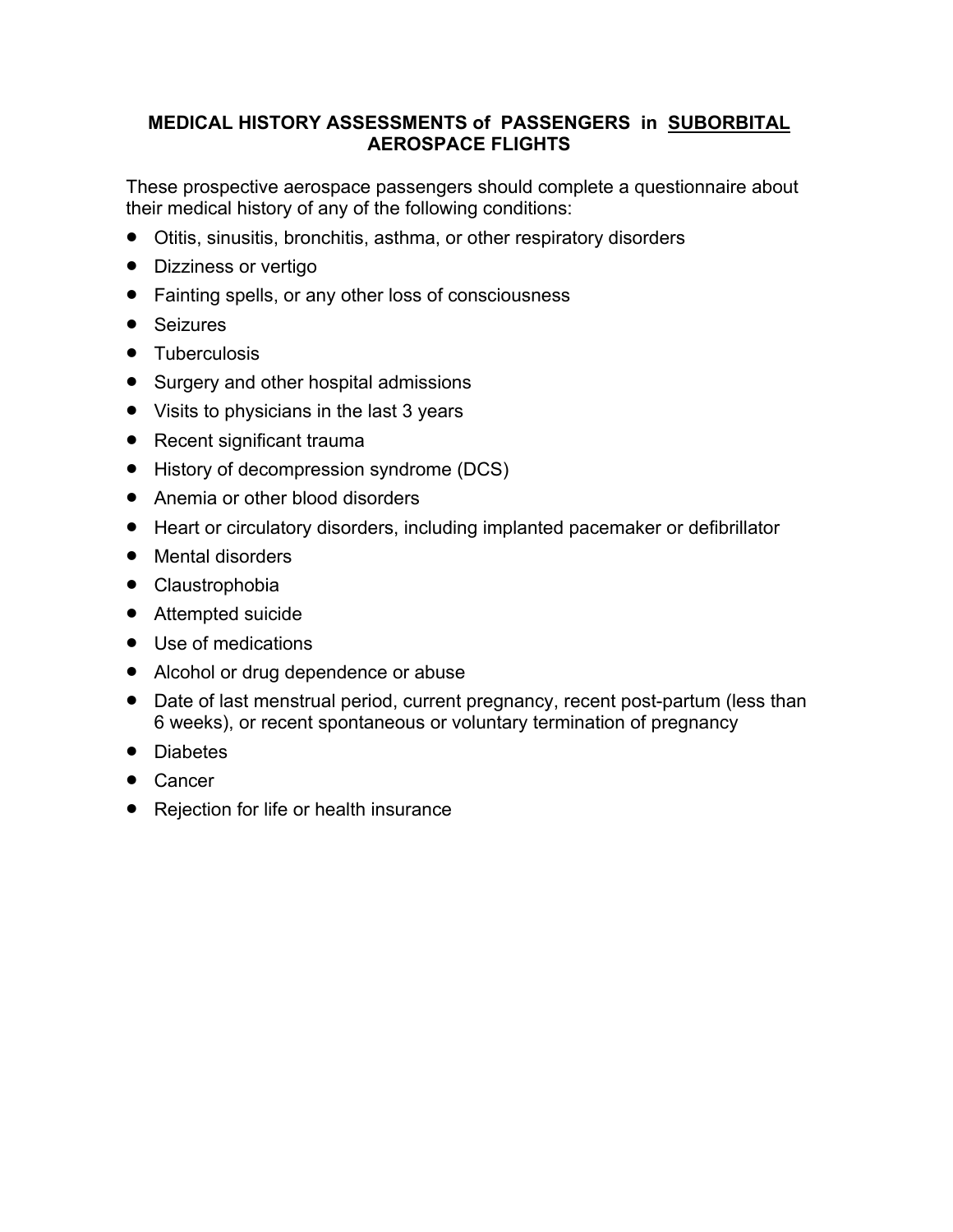# **MEDICAL HISTORY ASSESSMENTS of PASSENGERS in ORBITAL AEROSPACE FLIGHTS**

These prospective aerospace passengers should complete a questionnaire about their medical history of any of the following conditions:

- Otitis, sinusitis, bronchitis, asthma, upper respiratory infections, or other respiratory disorders
- Allergies
- Dizziness or vertigo
- Significant motion sickness requiring medication
- Fainting spells, or any other loss of consciousness
- Seizures, convulsions, epilepsy, stroke, muscular weakness, or paralysis
- Tuberculosis, hepatitis, AIDS, or other chronic infectious disorder
- Surgery, recent or remote, or other admission to hospital
- Recent significant trauma
- Anemia or other blood disorders
- Heart or circulatory disorders, including implanted pacemaker or defibrillator
- Uncontrolled high or low blood pressure
- Mental disorders (including depression, anxiety, fear of flying, fear of heights, fear of closed spaces, fear of open spaces, etc.)
- Attempted suicide
- Use of medications
- Alcohol or drug dependence or abuse
- Date of last menstrual period, current pregnancy, recent post-partum (less than 6 weeks), or recent spontaneous or voluntary termination of pregnancy
- Severe hay fever or allergies
- History of pneumothorax (collapsed lung)
- Kidney stones or blood in urine
- Gallstones or gallbladder disease
- Diabetes
- Cancer
- History of radiation treatment or occupational exposure to radiation
- Rejection for life or health insurance
- History of decompression syndrome (DCS)
- History of previous space flights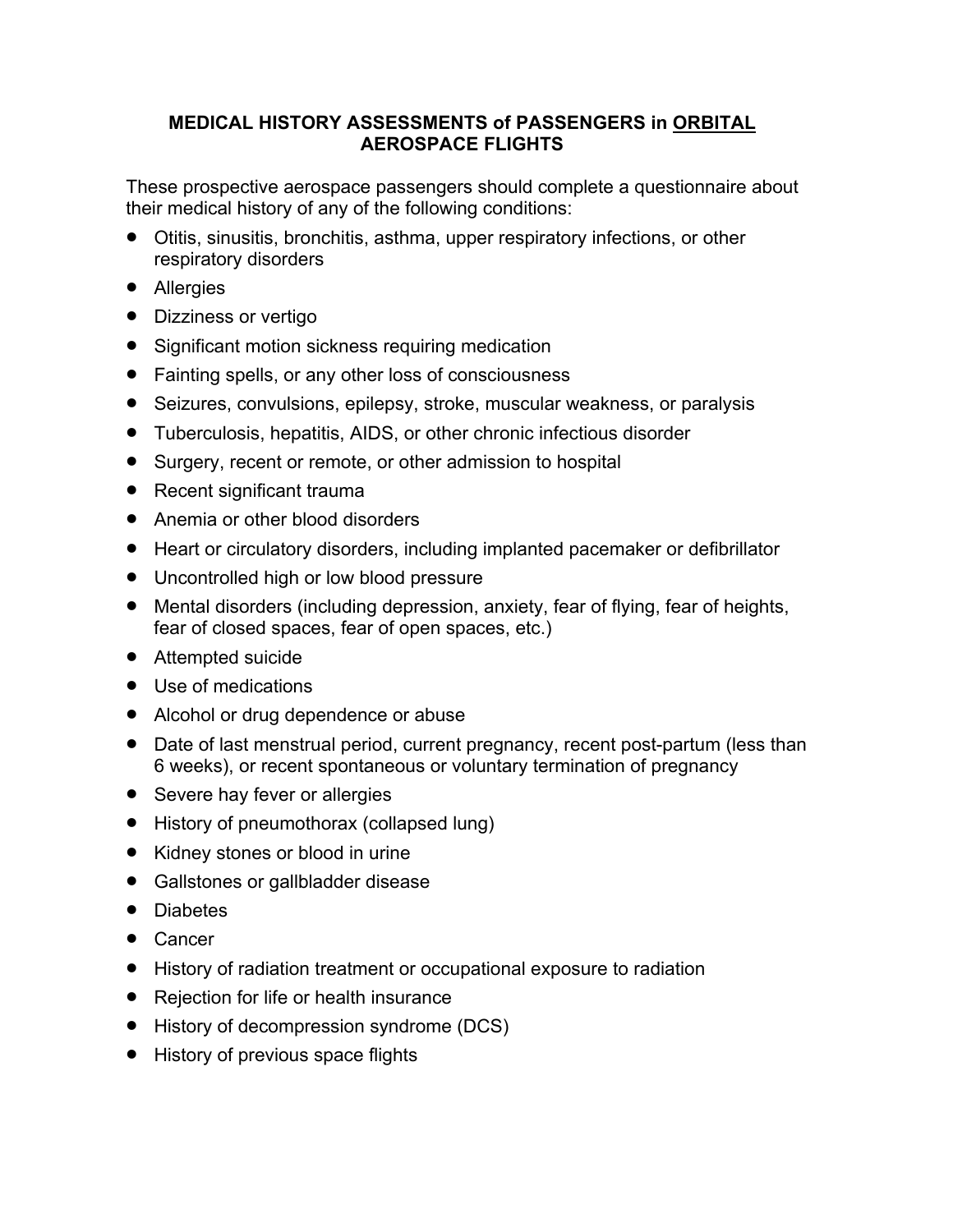## **PHYSICAL EXAMINATION ASSESSMENTS of PASSENGERS in ORBITAL AEROSPACE FLIGHTS**

These prospective aerospace passengers should receive a general physical examination that includes:

- Vital signs (heart rate, respiratory rate, temperature, blood pressure)
- Head, face, neck, and scalp
- Nose, sinuses, mouth, throat, ears (including eardrum integrity and function, Eustachian tube function)
- Ophthalmological evaluation (including pupil function, ocular motility)
- Lungs and chest
- Heart (including precordial activity, rhythm, sounds, murmurs)
- Peripheral vascular system
- Abdomen and viscera (including hernia)
- Genitourinary system
- Upper and lower extremities
- Spine
- Lymphatics
- Rectal, pelvic, and breast examination should be performed only if indicated by medical history
- General neurological evaluation
- General psychiatric evaluation (appearance, behavior, mood, communication, and memory)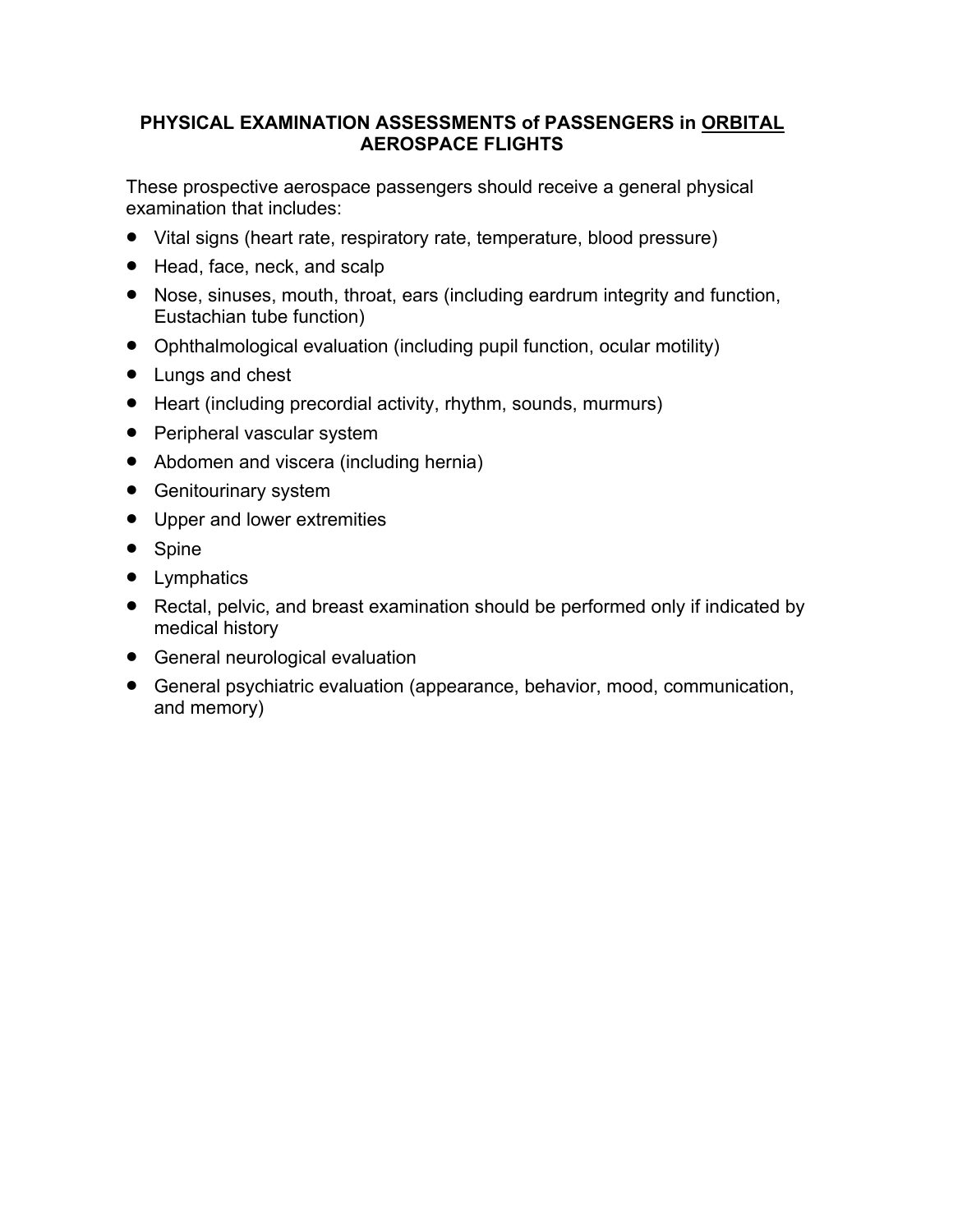# **MEDICAL TESTING of PASSENGERS in ORBITAL AEROSPACE FLIGHTS**

Prospective passengers in Orbital Aerospace Flights should complete the following general medical tests:

- Routine hematology
- Clinical chemistry (serum)
- Urinalysis
- Resting EKG
- Chest X-rays (PA & lateral)
- Visual acuity (corrected)
- Pregnancy testing (optional)
- Hearing (conversational voice at 6 ft)
- Tympanometry and/or tonometry (if clinically indicated)
- Pulmonary function testing (if clinically indicated)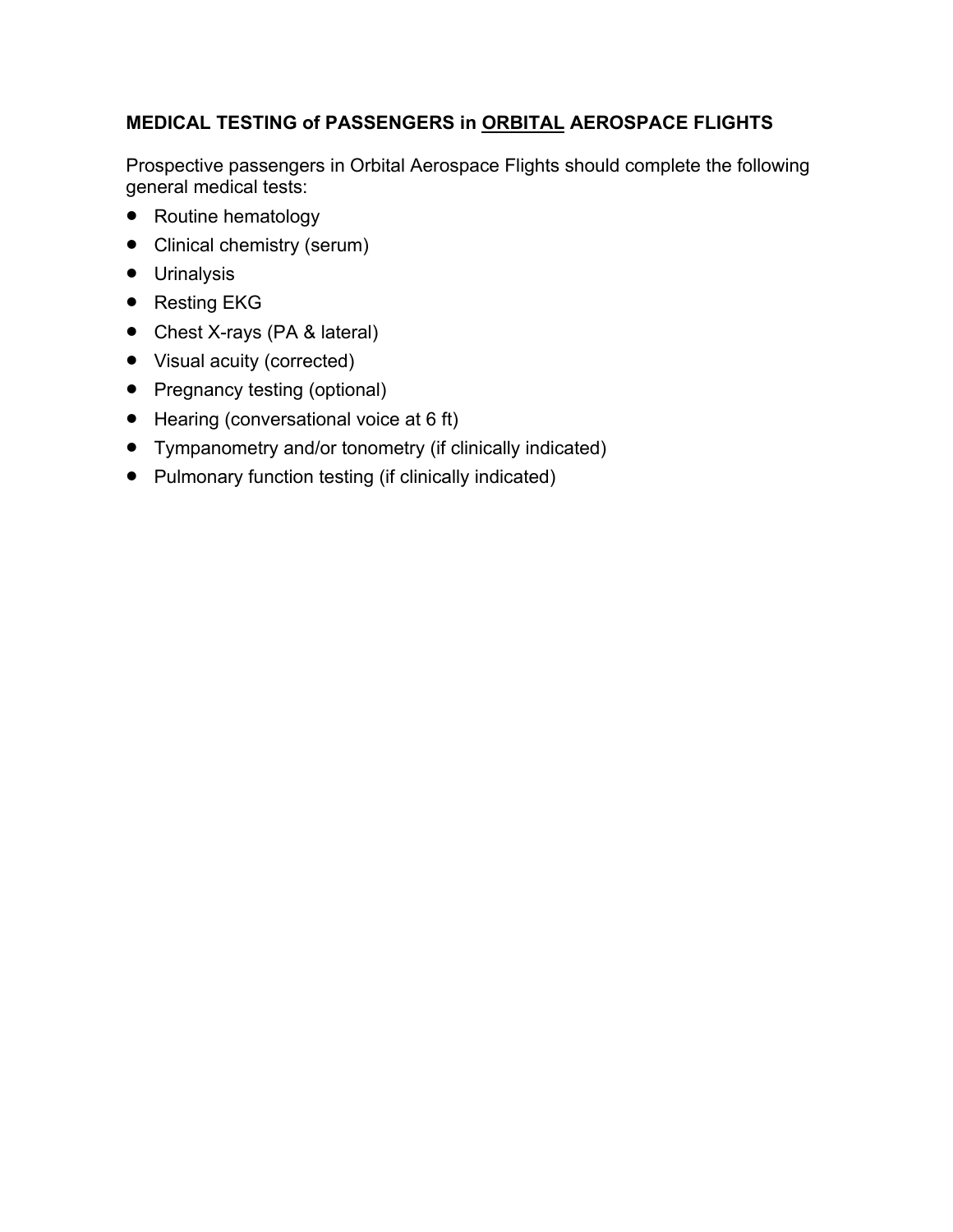#### **MEDICAL CONDITIONS THAT MAY CONTRAINDICATE PASSENGER PARTICIPATION in SUBORBITAL or ORBITAL FLIGHTS**

In general, medical conditions that MAY BE contraindicated for aerospace flights include:

Any deformities (congenital or acquired), diseases, illnesses, injuries, infections, tumors, treatments (pharmacological, surgical, prosthetic, or other), or other physiological or pathological conditions that: 1) may result in an inflight medical emergency, 2) may result in an inflight death, 3) may compromise the health and safety of the passenger or other aerospace vehicle occupants, and/or the safety of the flight, 4) may interfere with the proper use (don and doff) and operation of personal protective equipment, or 5) may interfere with inflight emergency procedures or emergency evacuation, or 6) may have a negative effect on the passenger's health as a result of exposure to aerospace flight. Any medical condition that may result in an unexpected inflight medical emergency represents a potential risk to the safety of the flight.

An established clinical diagnosis or finding of any of the following conditions may contraindicate participation in aerospace flight and should be further evaluated on a case-by-case basis:

- Acute or chronic use of any medication (prescription and/or non-prescription), drug, or substance
- Cancer
- Severe trauma or invasive medical procedures (diagnostic or therapeutic) associated with significant functional deficit
- Severe acute or chronic infections or communicable/contagious diseases (including blood borne infectious diseases)
- History of individual exposure to ionizing radiation (single dose or cumulative) that exceeds the maximum exposure limit of 5 mSv in 5 years recommended by the International Commission on Radiological Protection.
- Current pregnancy, recent post-partum (less than 6 weeks), or recent spontaneous or voluntary termination of pregnancy
- Any psychiatric, psychological, mental, or behavioral disorder that would cause an individual to become a potential hazard to him/herself or to others.
- Any other diseases, illnesses, deformities, injuries, infections, tumors, or treatments that may result in significant functional impairment or that may be aggravated by exposure to environmental or operational stress factors of aerospace flight.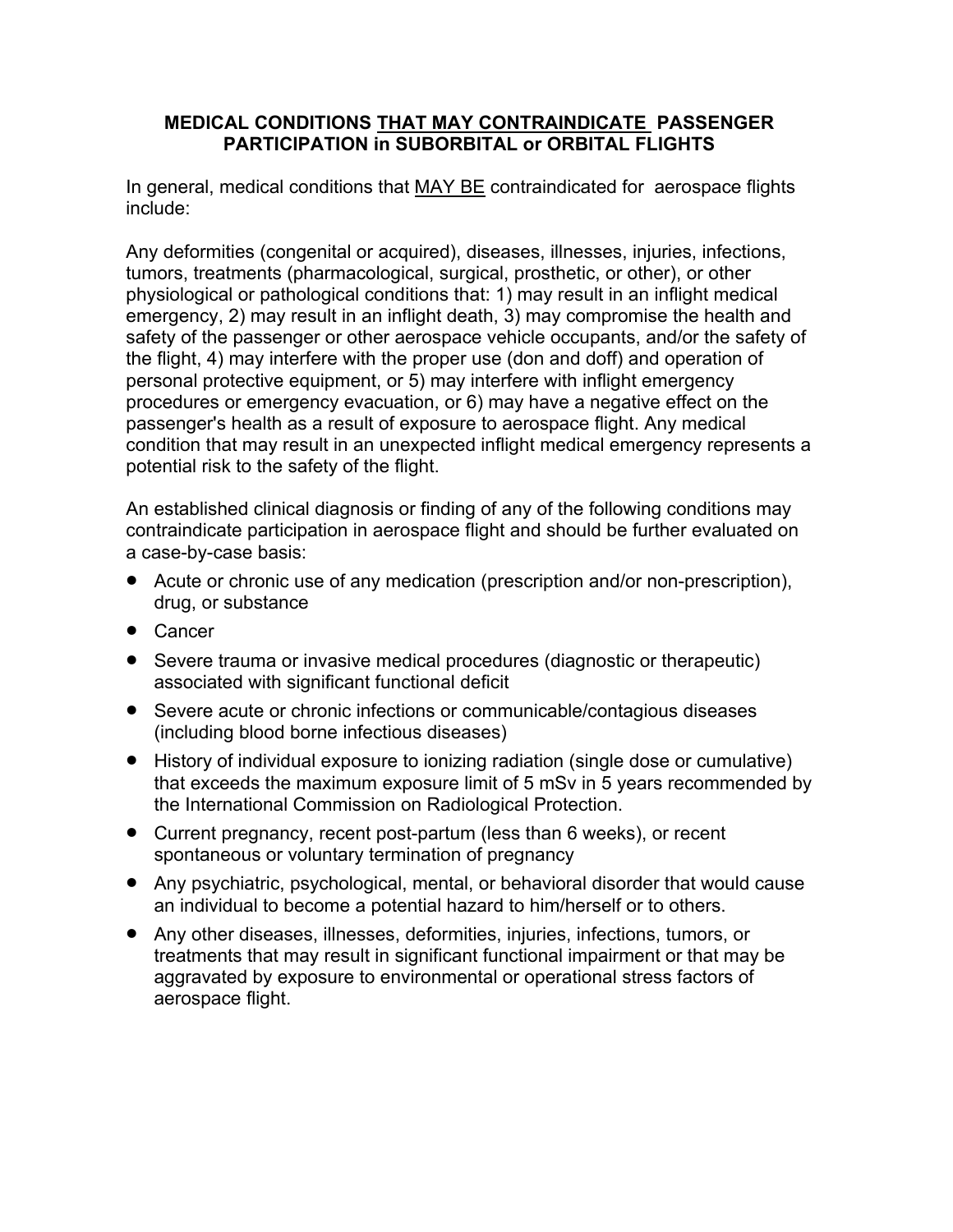#### **DISPOSITION of PROSPECTIVE AEROSPACE PASSENGERS WHO HAVE MEDICAL CONDITIONS THAT MAY CONTRAINDICATE PARTICIPATION in AEROSPACE FLIGHT**

Prospective aerospace passengers who have medical conditions that may contraindicate participation in aerospace flight could be given medical clearance, on a case-by-case basis, by a physician retained by the operator and who is trained or experienced in aerospace medicine.

Based on the specific nature of the medical condition, an individual should be temporarily prohibited from participation in aerospace flight until the medical condition resolves or until it can be effectively brought under medical control and it is no longer likely to result in: 1) Inflight medical emergency, 2) Inflight death, 3) Compromising the health and safety of the passenger or other aerospace vehicle occupants, and/or the safety of the flight, 4) Interference with the use (don and doff) and operation of personal protective equipment, or 5) Interference with inflight emergency procedures or emergency evacuation, or 6) Having a negative effect on the passenger's health as a result of exposure to aerospace flight. Prospective passengers should be cautioned on the potential hazards to health of aerospace flight, including the hazards of exposure to solar and cosmic radiation, acceleration, and microgravity. It must also be recognized that no conclusive data exist concerning the potential adverse physiologic and pathologic effects of space flight on infants or young children. For this reason, operators may wish to establish a minimum age for passengers participating in aerospace flights.